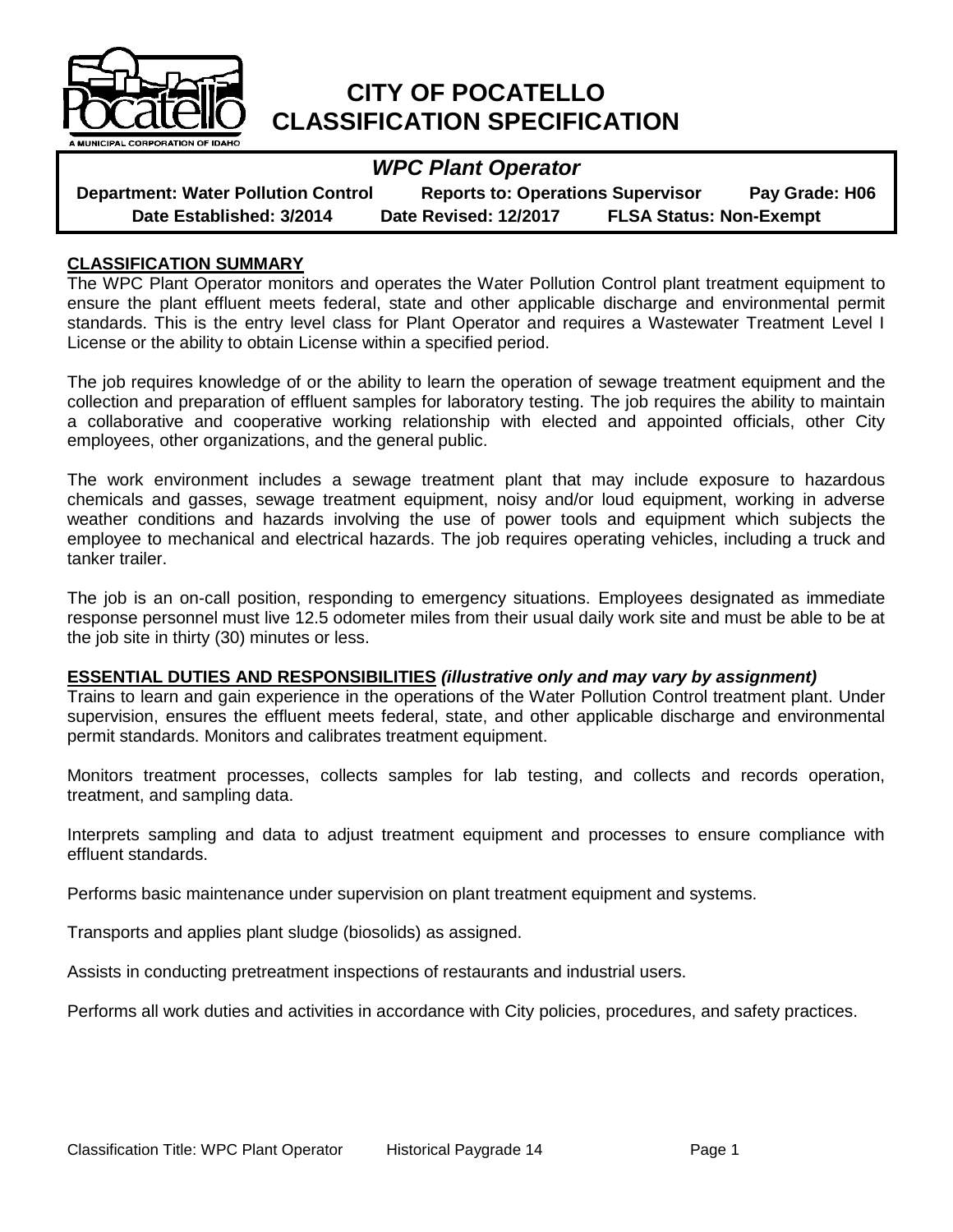## **CLASSIFICATION REQUIREMENTS**

The requirements listed below are representative of the minimum knowledge, skill, and/or ability required for an individual to satisfactorily perform each essential duty and be successful in the position. **Knowledge of:**

- Methods, techniques, and objectives of operation of wastewater treatment equipment and related systems to meet federal, state, and other applicable discharge and environmental standards;
- Methods, techniques, and objectives of collecting and preparing effluent samples for laboratory testing;
- Methods, techniques, and objectives of equipment operation and calibration;
- Data collection and recording methods, techniques, and objectives;
- Basic equipment maintenance methods and techniques;
- Basic building trades including plumbing, carpentry, painting, and related skills;
- State, local, and other applicable building, safety, and health codes and regulations;
- Federal regulations and City policies regarding safe work practices relating to use of equipment and power tools;
- Operation of a personal computer and job-related software applications.

#### **Skill and Ability to:**

- Operate wastewater treatment equipment and systems under supervision to meet federal, state, and other applicable discharge and environmental standards;
- Maintain, monitor, and calibrate wastewater treatment equipment and systems;
- Collect and prepare effluent samples;
- Collect and record treatment data:
- Adjust treatment equipment and systems to ensure compliance with effluent standards;
- Operate hand tools;
- Operate a motor vehicle, including a semi-truck and trailer;
- Operate a personal computer;
- Read and interpret technical manuals, blueprints, and diagrams;
- Maintain maintenance records, logs, and documentation;
- Maintain a professional demeanor at all times;
- Communicate effectively in the English language at a level necessary for efficient job performance;
- Complete assignments in a timely fashion; understand and comply with all rules, policies and regulations;
- Perform all duties in accordance with City policies and procedures with regard for personal safety and that of other employees and the public.

## **ACCEPTABLE EXPERIENCE, TRAINING, LICENSES AND/OR LICENSES**

- High school diploma or GED; and
- Class I Wastewater Treatment License or the ability to obtain License within a specified time period required\*;
- Class A CDL with trailer endorsement\*.

An equivalent combination of education and experience that provides the required skills, knowledge and abilities to successfully perform the essential functions of the position may be considered.

## **PHYSICAL REQUIREMENTS**

While performing the duties of this classification, the employee is frequently required to stand, walk, sit, stoop, kneel, bend, and work in confined spaces. The job requires hand/finger dexterity to keyboard or type, handle materials, manipulate tools, and reach with hands and arms. The job requires operation of jobrelated equipment and driving a vehicle. The employee must occasionally lift and/or move up to 50 pounds with assistance. Sufficient visual acuity and hearing capacity to perform the essential functions and interact